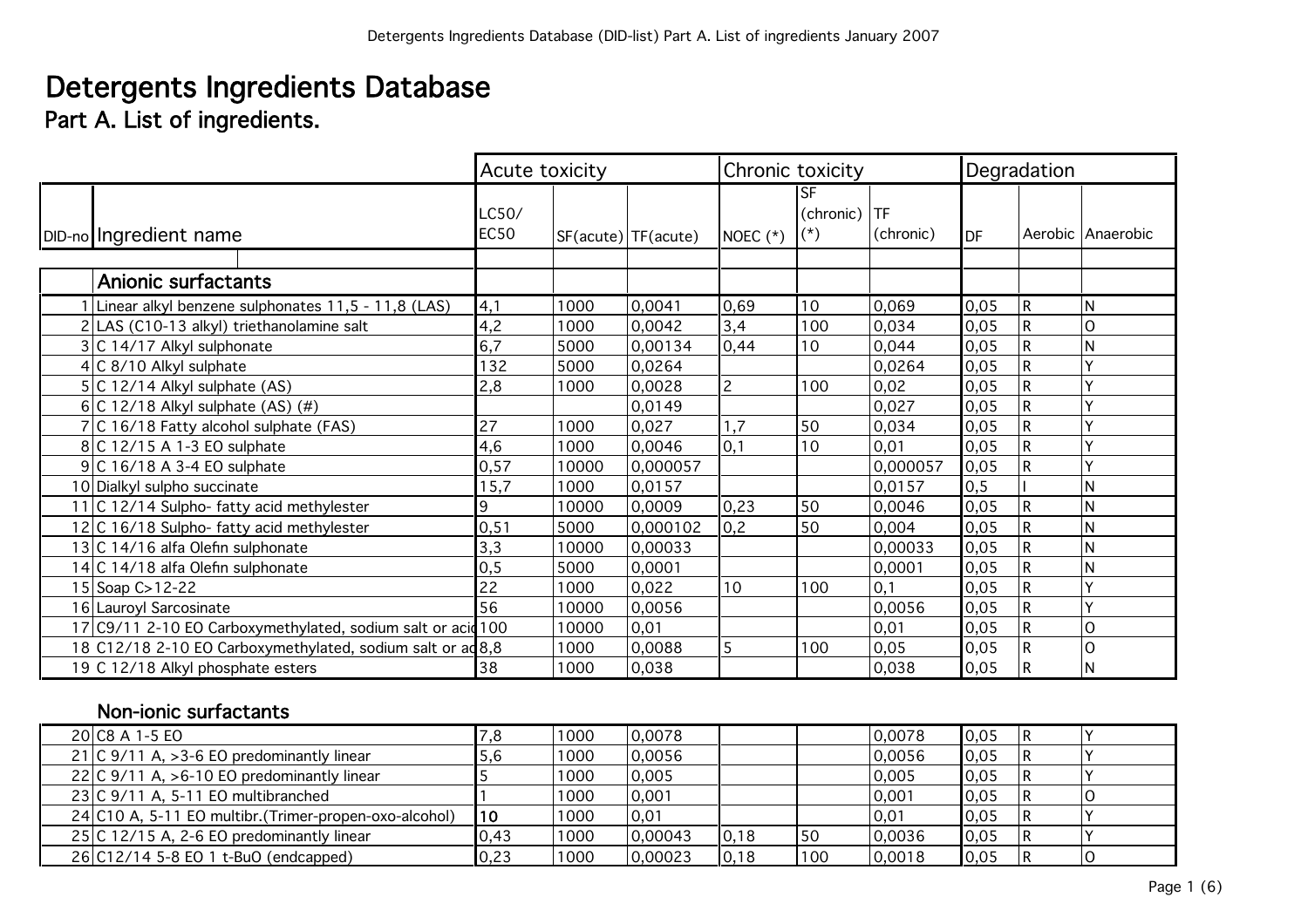| 27 C 12/15 A, 3-12 EO multibranched           |      | 1000  | 0,001   | 3,2  | 100 | 0,032  | 0,05 | R            | 0            |
|-----------------------------------------------|------|-------|---------|------|-----|--------|------|--------------|--------------|
| 28 C 12/15 (mean value C<14) A, >6-9 EO       | 0,63 | 1000  | 0,00063 | 0,24 | 10  | 0,024  | 0,05 | $\mathsf{R}$ | $\checkmark$ |
| 29 C 12/15 (mean value C>14) A, >6-9 EO       | 0,4  | 1000  | 0,0004  | 0,17 | 10  | 0,017  | 0,05 | $\mathsf{R}$ |              |
| $30 C$ 12/15 A, >9-12 EO                      |      | 1000  | 0,0011  |      |     | 0,017  | 0,05 | R            |              |
| $31 C$ 12/15 A > 12-20 EO                     | 0,7  | 1000  | 0,0007  |      |     | 0,0007 | 0,05 |              | 0            |
| 32 C 12/15 A > 20-30 EO                       | 13   | 1000  | 0,013   | 10   | 100 | 0,1    | 0,05 |              | 0            |
| $33 C$ 12/15 A, >30 EO                        | 130  | 1000  | 0,13    |      |     | 0,13   | 0, 5 |              | O            |
| 34 C 12/18 A, 0-3 EO                          | 0,3  | 1000  | 0,0003  |      |     | 0,0003 | 0,05 |              |              |
| 35 C 12/18 A, 5-10 EO                         |      | 1000  | 0,001   | 0,35 | 100 | 0,0035 | 0,05 |              | 0            |
| 36 C 12/18 A, > 10-20 EO                      |      | 1000  | 0,001   |      |     | 0,0035 | 0,05 |              | O            |
| 37 C 16/18 A, 2-8 EO                          | 3,2  | 1000  | 0,0032  | 0,4  | 100 | 0,004  | 0,05 | R            |              |
| 38 C 16/18 A, > 9-18 EO                       | 0,72 | 1000  | 0,00072 | 0,32 | 10  | 0,032  | 0,05 |              |              |
| 39 C 16/18 A, 20-30 EO                        | 4,1  | 1000  | 0,0041  |      |     | 0,0041 | 0,05 |              |              |
| 40 C $16/18$ A, $>30$ EO                      | 30   | 1000  | 0,03    |      |     | 0,03   | 0, 5 |              |              |
| 41 C12-15 A 2-6 EO 2-6 PO                     | 0,78 | 1000  | 0,00078 | 0,36 | 100 | 0,0036 | 0,05 | R            | 0            |
| 42 C10-16 A 0-3 PO 6-7 EO                     | 3,2  | 5000  | 0,00064 |      | 100 | 0,01   | 0,05 |              | 0            |
| 43 Glycerin (1-5 EO) cocoate                  | 16   | 1000  | 0,016   | 6,3  | 100 | 0,063  | 0,05 |              |              |
| 44 Glycerin (6-17 EO) cocoate                 | 100  | 1000  | 0,1     |      |     | 0,1    | 0,05 | R            | v            |
| 45 C 12/14 Glucose amide                      | 13   | 1000  | 0,013   | 4,3  | 50  | 0,086  | 0,05 |              |              |
| 46 C 16/18 Glucose amide                      |      | 1000  | 0,001   | 0,33 | 50  | 0,0066 | 0,05 |              |              |
| 47 C 8/10 Alkyl polyglycoside                 | 28   | 1000  | 0,028   | 5,7  | 100 | 0,057  | 0,05 |              |              |
| 48 C8/12 Alkyl polyglycoside, branched        | 480  | 1000  | 0,48    | 100  | 100 |        | 0,05 |              | N            |
| 49 C 8/16 or C12-14 Alkyl polyglycoside       | 5,3  | 1000  | 0,0053  |      | 10  | 0,1    | 0,05 |              |              |
| 50 Coconut fatty acid monoethanolamide        | 9,5  | 1000  | 0,0095  |      | 100 | 0,01   | 0,05 |              |              |
| 51 Coconut fatty acid monoethanolamide 4-5 EO | 17   | 10000 | 0,0017  |      |     | 0,0017 | 0,05 | R            |              |
| 52 Coconut fatty acid diethanolamide          | 2    | 1000  | 0,002   | 0,3  | 100 | 0,003  | 0,05 | R            | 0            |
| 53 PEG-4 Rapeseed amide                       |      | 1000  | 0,007   |      |     | 0,007  | 0,05 |              |              |

## Amphoteric surfactants

| 60 C12/15 Alkyl<br>dimethylbetaine                        |     | 1000 | 0,0017 | $\overline{\mathsf{I}}$ 0, | 100 | $ 0,00^{\circ} $ | 0,05 |  |
|-----------------------------------------------------------|-----|------|--------|----------------------------|-----|------------------|------|--|
| $\sim$ $\sim$ $\sim$<br>1 Alkyl C12/18 amidopropylbetaine |     | 1000 | 0,0018 | 0,09                       | 100 | 0,0009           | 0,05 |  |
| 62 C12/18 Alkyl amine oxide                               | יט. | 1000 | 0,0003 |                            |     | 0,0003           | 0,05 |  |

## Cationic surfactants

| $\overline{\phantom{a}}$<br>`trimethyl .<br>'l ammonium salts<br>⊤AlkV!                                       | u. | 1000 | 0,000  | 046<br>$\overline{0}$ . | 10C | ,0004F | $-10.$                    |   |  |
|---------------------------------------------------------------------------------------------------------------|----|------|--------|-------------------------|-----|--------|---------------------------|---|--|
| $\rightarrow$ $\rightarrow$<br>$\ddot{\phantom{a}}$<br>ammonium salts :<br>ester<br>l Alkvi<br>$\overline{ }$ |    | 000  | 0,0029 |                         |     | U.     | $\sim$ $-$<br>I (<br>v.v. | B |  |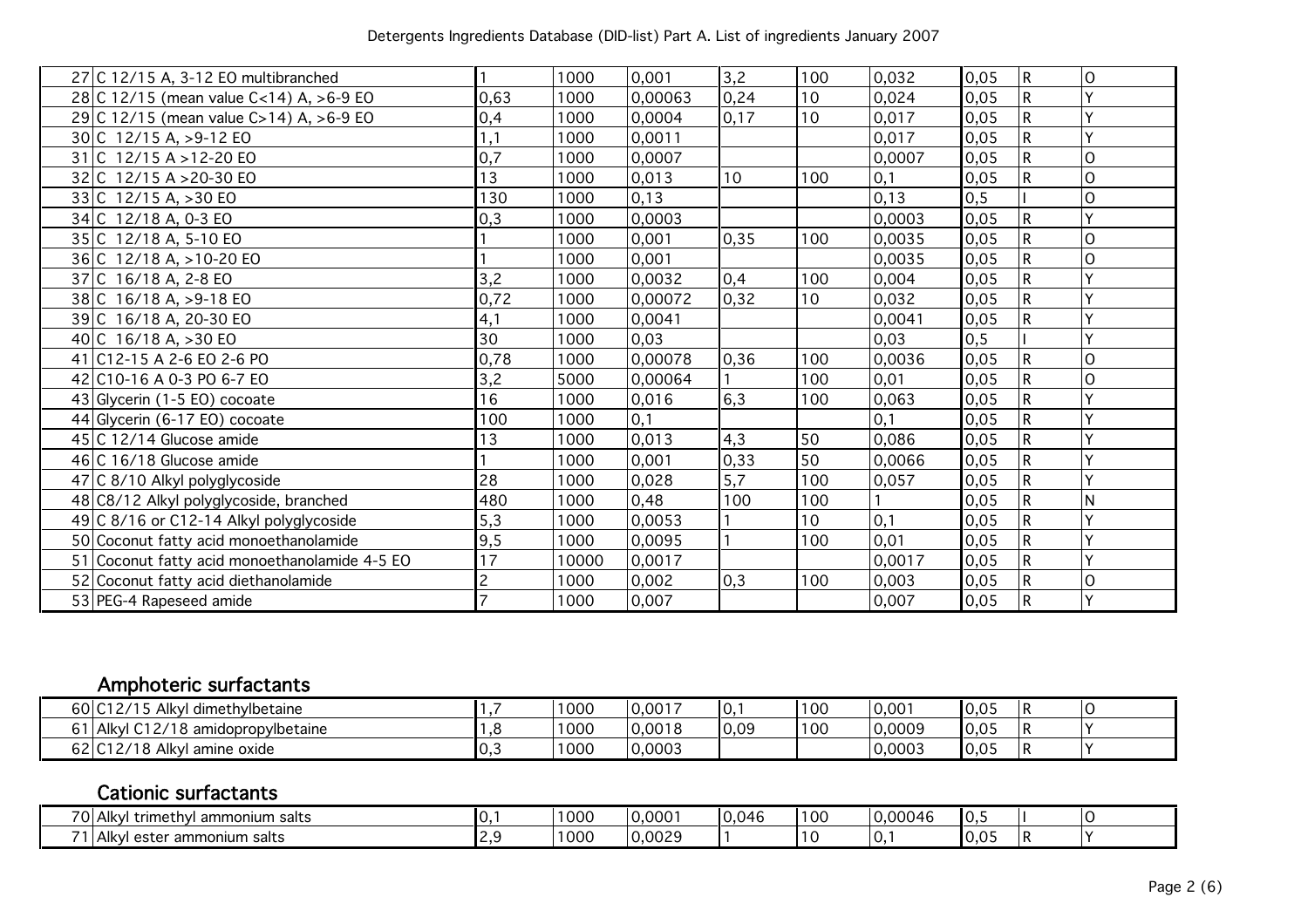## Preservatives

| 80 1,2-Benzisothiazol-3-one               | 0,15   | 1000  | 0,00015   |         |     | 0,00015      | 0, 5 |           | ΙN        |
|-------------------------------------------|--------|-------|-----------|---------|-----|--------------|------|-----------|-----------|
| 81 Benzyl alcohol                         | 360    | 1000  | 0,36      |         |     | 0,36         | 0,05 | R         |           |
| 82 5-bromo-5-nitro-1,3-dioxane            | 0,4    | 5000  | 0,00008   |         |     | 0,00008      |      |           | O         |
| 83 2-bromo-2-nitropropane-1, 3-diol       | 0,78   | 1000  | 0,00078   | 0,2     | 100 | 0,002        | 0, 5 |           | O         |
| 84 Chloroacetamide                        | 55,6   | 10000 | 0,00556   |         |     | 0,00556      |      |           |           |
| 85 Diazolinidylurea                       | 35     | 5000  | 0,007     |         |     | 0,007        |      |           | Ο         |
| 86 Formaldehyde                           |        | 1000  | 0,002     |         |     | 0,002        | 0,05 | R         | O         |
| 87 Glutaraldehyde                         | 0,31   | 1000  | 0,00031   |         |     | 0,00031      | 0,05 |           | O         |
| 88 Guanidine, hexamethylene-, homopolymer | 0,18   | 1000  | 0,00018   | 0,024   | 100 | 0,00024      |      |           | O         |
| 89 CMI + MIT in mixture 3:1 $(S)$         | 0,0067 | 1000  | 0,0000067 | 0,0057  | 50  | 0,000114     | 0, 5 |           | Ω         |
| 90 2-Methyl-2H-isothiazol-3-one (MIT)     | 0,06   | 1000  | 0,00006   |         |     | 0,00006      | 0, 5 |           | O         |
| 91 Methyldibromoglutaronitrile            | 0,15   | 1000  | 0,00015   |         |     | 0,00015      | 0,05 |           | O         |
| 92 e-phtaloimidoperoxyhexanoic acid       | 0,59   | 5000  | 0,000118  |         |     | 0,000118     |      |           | Ω         |
| 93 Methyl-, Ethyl- and Propylparaben      | 15,4   | 5000  | 0,00308   |         |     | 0,00308      | 0,05 | R         | ΙN        |
| 94 o-Phenylphenol                         | 0,92   | 1000  | 0,00092   |         |     | 0,00092      | 0,05 |           | O         |
| 95 Sodium benzoate                        | 128    | 1000  | 0,128     |         |     | 0,128        | 0,05 | R         |           |
| 96 Sodium hydroxy methyl glycinate        | 36,5   | 5000  | 0,0073    |         |     | 0,0073       |      | Ω         | O         |
| 97 Sodium Nitrite                         | 87     | 10000 | 0,0087    |         |     | 0,0087       |      | <b>NA</b> | <b>NA</b> |
| 98 Triclosan                              | 0,0014 | 1000  | 0,0000014 | 0,00069 | 10  | 0,000069     | 0, 5 |           | O         |
| 99 Phenoxy-ethanol                        | 344    | 1000  | 0,344     | 200     | 100 | $\mathbf{2}$ | 0,05 |           | 0         |

## Other ingredients

| 10 Silicon                           | 250  | 1000  | 0,25          |     |    | 0,25    |       |           |           |
|--------------------------------------|------|-------|---------------|-----|----|---------|-------|-----------|-----------|
| l 11   Paraffin                      | 1000 | 10000 | 0,1           |     |    | 0,1     |       |           |           |
| 112 Glycerol                         | 4400 | 5000  | 0,88          |     |    | 0,88    | 0,05  |           |           |
| 113   Phosphate, as STPP             | 1000 | 1000  |               |     |    |         | 0, 15 | <b>NA</b> | <b>NA</b> |
| 114 Zeolite<br>(Insoluble Inorganic) | 1000 | 1000  |               | 175 | 50 | 3,5     |       | <b>NA</b> | <b>NA</b> |
| 115 Citrate and citric acid          | 825  | 1000  | 0,825         | 80  | 50 | 1,6     | 0,05  |           |           |
| 116 Polycarboxylates                 | 200  | 1000  | $ 0,2\rangle$ | 106 | 10 | 10,6    |       |           |           |
| 117 Nitrilotriacetat (NTA)           | 494  | 1000  | 0,494         | 64  | 50 | ,28     | 0,05  |           |           |
| 118 EDTA                             | 121  | 1000  | 0,121         | 22  | 50 | 0,44    | 0, 5  |           | N         |
| 19 Phosphonates                      | 650  | 1000  | 0,65          | 25  | 50 | 0,5     |       |           |           |
| 120 EDDS                             | 320  | 1000  | 0,32          | 32  | 50 | 0,64    | 0,05  |           | N         |
| 121 Clay<br>(Insoluble Inorganic)    | 1000 | 1000  |               |     |    |         |       | <b>NA</b> | <b>NA</b> |
| 122 Carbonates                       | 250  | 1000  | 0,25          |     |    | 0,25    | 0,15  | <b>NA</b> | <b>NA</b> |
| 123 Fatty acids C>=14                | 3,7  | 5000  | 0,00074       |     |    | 0,00074 | 0,05  |           |           |
| 124 Silicates                        | 250  | 1000  | 0,25          |     |    | 0,25    |       | <b>NA</b> | <b>NA</b> |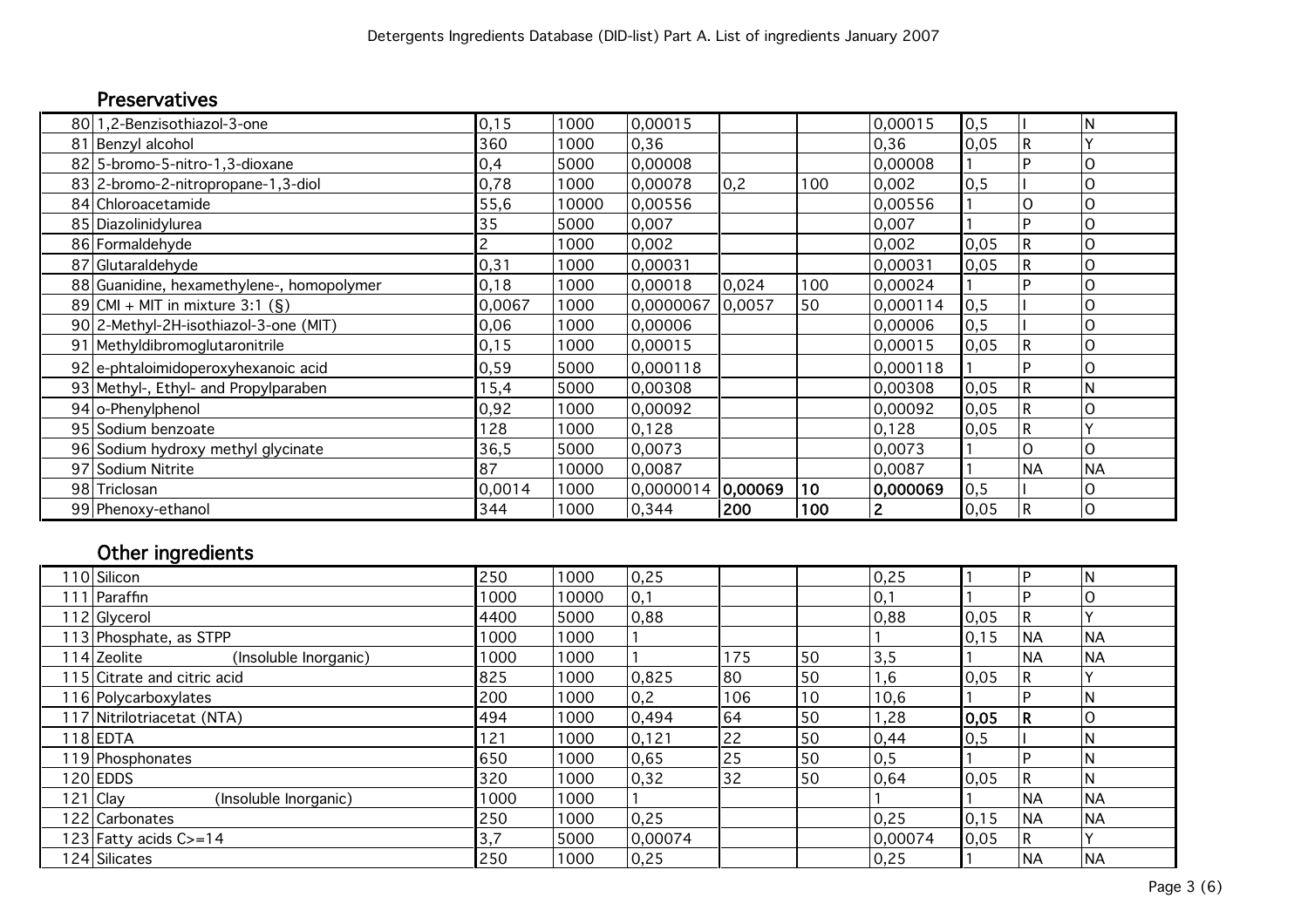| 125 Polyasparaginic acid, Na-salt                    | 410             | 1000  | 0,41         |                 |     | 0,41    | 0,05  | $\mathsf{R}$ | N                       |
|------------------------------------------------------|-----------------|-------|--------------|-----------------|-----|---------|-------|--------------|-------------------------|
| 126 Perborates (as Boron)                            | 14              | 1000  | 0,014        |                 |     | 0,014   |       | <b>NA</b>    | <b>NA</b>               |
| 127 Percarbonate<br>(See carbonate)                  | 250             | 1000  | 0,25         |                 |     | 0,25    | 0, 15 | <b>NA</b>    | <b>NA</b>               |
| 128 Tetraacetylethylenediamine (TAED)                | 250             | 1000  | 0,25         | 500             | 100 | 5       | 0,05  | R            | $\mathsf{O}$            |
| $129$ C1-C4 alcohols                                 | 1000            | 1000  |              |                 |     |         | 0,05  | $\mathsf{R}$ | Ÿ                       |
| 130 Mono-, di- and triethanol amine                  | 90              | 1000  | 0.09         | 0,78            | 100 | 0,0078  | 0,05  | $\mathsf{R}$ | Ÿ                       |
| 131 Polyvinylpyrrolidon (PVP)                        | 1000            | 1000  |              |                 |     |         | 0, 5  |              | $\mathsf{N}$            |
| 132 Carboxymethylcellulose (CMC)                     | 250             | 5000  | 0,05         |                 |     | 0,05    | 0, 5  |              | $\mathsf{N}$            |
| 133 Sodium and magnesium sulphate                    | 1000            | 1000  |              | 100             | 100 |         |       | <b>NA</b>    | <b>NA</b>               |
| 134 Calcium- and sodiumchloride                      | 1000            | 1000  |              | 100             | 100 |         |       | <b>NA</b>    | <b>NA</b>               |
| $135$ Urea                                           | 1000            | 5000  | 0,2          |                 |     | 0,2     |       | <b>NA</b>    | <b>NA</b>               |
| 136 Silicon dioxide, quartz<br>(Insoluble inorganic) | 1000            | 1000  | $\mathbf{1}$ |                 |     |         |       | <b>NA</b>    | <b>NA</b>               |
| 137 Polyethylene glycol, MW>4000                     | 1000            | 10000 | 0,1          |                 |     | 0,1     |       | <b>P</b>     | N                       |
| 138 Polyethylene glycol, MW<4000                     | 1000            | 10000 | 0,1          |                 |     | 0,1     | 0,05  | $\mathsf{R}$ | $\mathsf{O}$            |
| 139 Cumene sulphonates                               | 450             | 1000  | 0,45         |                 |     | 0,45    | 0, 5  |              | N                       |
| 140 Na-/Mg-/KOH                                      | $\overline{30}$ | 1000  | 0,03         |                 |     | 0,03    | 0,05  | <b>NA</b>    | <b>NA</b>               |
| 141 Enzymes/proteins                                 | $\overline{25}$ | 5000  | 0,005        |                 |     | 0,005   | 0,05  | $\mathsf R$  | Y                       |
| 142 Perfume, if not other specified (**)             | $\overline{c}$  | 1000  | 0,002        |                 |     | 0,002   | 0, 5  |              | $\mathsf{N}$            |
| 143 Dyes, if not other specified (**)                | 10              | 1000  | 0,01         |                 |     | 0,01    |       | Þ            | $\mathsf{N}$            |
| 144 Starch                                           | 100             | 1000  | 0,1          |                 |     | 0,1     | 0,05  | $\mathsf R$  | Y                       |
| 145 Anionic polyester                                | 655             | 1000  | 0,655        |                 |     | 0,655   |       | Þ            | ${\sf N}$               |
| 146 PVNO/PVPI                                        | 530             | 1000  | 0,53         |                 |     | 0,53    |       | Þ.           | N                       |
| 147 Zn Ftalocyanin sulphonate                        | 0,2             | 1000  | 0,0002       | 0, 16           | 100 | 0,0016  |       | <b>P</b>     | $\overline{N}$          |
| 148 Iminodisuccinat                                  | $\overline{81}$ | 1000  | 0,081        | $\overline{17}$ | 100 | 0,17    | 0,05  | ${\sf R}$    | $\overline{N}$          |
| $149$ FWA 1                                          | 11              | 1000  | 0,011        | 10              | 100 | 0,1     |       | <b>D</b>     | $\overline{\mathsf{N}}$ |
| $150$ FWA 5                                          | 10              | 1000  | 0,01         |                 | 10  | 0,1     |       | Þ            | $\overline{\mathsf{N}}$ |
| $151$   1-decanol                                    | 2,3             | 5000  | 0,00046      |                 |     | 0,00046 | 0.05  | $\mathsf{R}$ | $\overline{O}$          |
| 152 Methyl laurate                                   | 1360            | 10000 | 0,136        |                 |     | 0,136   | 0,05  | $\mathsf R$  | $\overline{O}$          |
| 153 Formic acid (Ca salt)                            | 100             | 1000  | 0,1          |                 |     | 0,1     | 0,05  | R            | Y                       |
| 154 Adipic acid                                      | 31              | 1000  | 0,031        |                 |     | 0,031   | 0,05  | $\mathsf{R}$ | $\mathsf{O}$            |
| 155 Maleic acid                                      | 106             | 1000  | 0,106        |                 |     | 0,106   | 0,05  | $\mathsf{R}$ | $\overline{Y}$          |
| 156 Malic acid                                       | 106             | 1000  | 0,106        |                 |     | 0,106   | 0,05  | ${\sf R}$    | $\overline{O}$          |
| 157 Tartaric acid                                    | 200             | 10000 | 0,02         |                 |     | 0,02    | 0,05  | $\mathsf{R}$ | $\overline{O}$          |
| 158 Phosphoric acid                                  | 138             | 1000  | 0,138        |                 |     | 0,138   | 0, 15 | <b>NA</b>    | <b>NA</b>               |
| 159 Oxalic acid                                      | 128             | 5000  | 0,0256       |                 |     | 0,0256  | 0,05  | $\mathsf{R}$ | 0                       |
| 160 Acetic acid                                      | 30              | 1000  | 0,03         |                 |     | 0,03    | 0,05  | R            | Ý                       |
| 161 Lactic acid                                      | 130             | 1000  | 0,13         |                 |     | 0,13    | 0,05  | $\mathsf R$  | Ý                       |
| 162 Sulphamic acid                                   | $\overline{75}$ | 1000  | 0,075        |                 |     | 0,075   |       | <b>NA</b>    | <b>NA</b>               |
| 163 Salicylic acid                                   | $\overline{46}$ | 1000  | 0,046        |                 |     | 0,046   | 0,15  | ${\sf R}$    | $\mathsf O$             |
| 164 Glycollic acid                                   | 141             | 5000  | 0,0282       |                 |     | 0,0282  | 0,05  | $\mathsf R$  | $\mathsf{O}$            |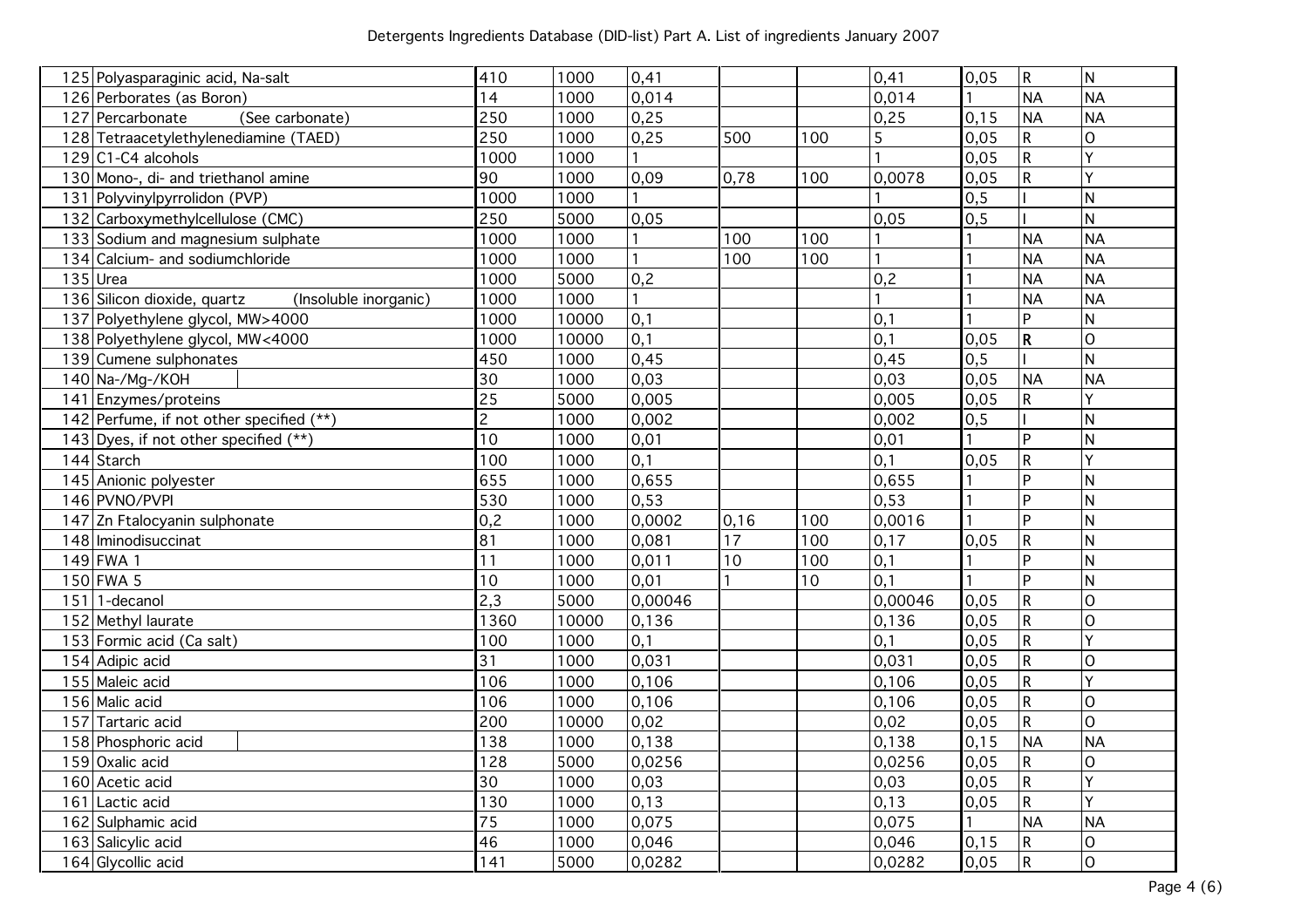| 165 Glutaric acid                              | 208             | 5000  | 0,0416          |     |     | 0,0416 | 0,05 | ${\sf R}$    | $\mathsf O$    |
|------------------------------------------------|-----------------|-------|-----------------|-----|-----|--------|------|--------------|----------------|
| 166 Malonic acid                               | $\overline{95}$ | 5000  | 0,019           |     |     | 0,019  | 0,05 | $\mathsf{R}$ | $\overline{O}$ |
| 167 Ethylene glycol                            | 6500            | 1000  | 6,5             |     |     | 6, 5   | 0,05 | $\mathsf R$  | Ý              |
| 168 Ethylene glycol monobutyl ether            | 747             | 5000  | 0,1494          |     |     | 0,1494 | 0,05 | $\mathsf R$  | $\overline{O}$ |
| 169 Diethylene glycol                          | 4400            | 10000 | 0,44            |     |     | 0,44   | 0,05 | $\mathsf R$  | Ý              |
| 170 Diethylene glycol monomethyl ether         | 500             | 1000  | 0, 5            |     |     | 0, 5   | 0,15 | $\sf R$      | $\overline{O}$ |
| 171<br>Diethylene glycol monoethyl ether       | 3940            | 5000  | 0,788           |     |     | 0,788  | 0,05 | $\mathsf R$  | 0              |
| 172 Diethylene glycol monobutyl ether          | 1254            | 1000  | 1,254           |     |     | 1,254  | 0,05 | $\sf R$      | 0              |
| 173 Diethylene glycol dimethylether            | 2000            | 10000 | 0,2             |     |     | 0,2    | 0, 5 |              | $\overline{O}$ |
| 174 Propylene glycol                           | 32000           | 1000  | $\overline{32}$ |     |     | 32     | 0,15 | R            | Ý              |
| 175 Propylene glycol monomethyl ether          | 12700           | 5000  | 2,54            |     |     | 2,54   | 0,05 | ${\sf R}$    | O              |
| 176 Propylene glycol monobutylether            | 748             | 5000  | 0,1496          |     |     | 0,1496 | 0,05 | $\mathsf{R}$ | $\overline{O}$ |
| 177 Dipropylene glycol                         | 1625            | 10000 | 0,1625          |     |     | 0,1625 | 0,05 | $\mathsf R$  | $\overline{O}$ |
| 178 Dipropylene glycol monomethyl ether        | 1919            | 5000  | 0,3838          |     |     | 0,3838 | 0,05 | $\mathsf{R}$ | $\overline{O}$ |
| 179 Dipropylene glycol monobutylether          | 841             | 5000  | 0,1682          |     |     | 0,1682 | 0,05 | $\mathsf R$  | $\overline{O}$ |
| 180 Dipropylene glycol dimethylether           | 1000            | 5000  | 0,2             |     |     | 0,2    | 0, 5 |              | O              |
| Triethylene glycol<br>181                      | 4400            | 1000  | 4,4             |     |     | 4,4    | 0, 5 |              | 0              |
| $182$ Tall oil                                 | 1,8             | 1000  | 0,0018          |     |     | 0,0018 | 0, 5 |              | $\overline{O}$ |
| 183 Ethylenebisstearamides                     | 140             | 5000  | 0,028           |     |     | 0,028  | 0, 5 |              | $\overline{O}$ |
| 184 Sodium gluconate                           | 10000           | 10000 |                 |     |     |        | 0,05 | R            | $\overline{O}$ |
| 185 Glycol distearate                          | 100             | 5000  | 0,02            |     |     | 0,02   | 0,05 | $\mathsf{R}$ | Ý              |
| 186 Hydroxyl ethyl cellulose                   | 209             | 5000  | 0,0418          |     |     | 0,0418 |      | Þ            | 0              |
| 187 Hydroxy propyl methyl cellulose            | 188             | 5000  | 0,0376          |     |     | 0,0376 |      | Þ            | $\overline{O}$ |
| 188 1-methyl-2-pyrrolidone                     | 500             | 1000  | 0,5             |     |     | 0, 5   | 0,05 | ${\sf R}$    | $\overline{O}$ |
| 189 Xanthan gum                                | 490             | 1000  | 0,49            |     |     | 0,49   | 0,05 | ${\sf R}$    | $\overline{O}$ |
| 190 Trimethyl Pentanediol mono-isobutyrate     | 18              | 1000  | 0,018           | 3,3 | 100 | 0,033  | 0,05 | $\mathsf R$  | $\overline{O}$ |
| Benzotriazole<br>191                           | 29              | 1000  | 0,029           |     |     | 0,029  |      | Þ            | 0              |
| 192 Piperidinol-propanetricarboxylate salt     | 100             | 1000  | 0,1             | 120 | 100 | 1,2    | 0, 5 |              | O              |
| 193 Diethylaminopropyl-DAS                     | 120             | 1000  | 0,12            | 120 | 100 | 1,2    |      | P            | 0              |
| 194 Methylbenzamide-DAS                        | 120             | 1000  | 0,12            | 120 | 100 | 1,2    | 0, 5 |              | 0              |
| 195 Pentaerythritol-tetrakis-phenol-propionate | $\overline{38}$ | 1000  | 0,038           |     |     | 0,038  |      | Þ            | $\overline{O}$ |
| 196 Block polymers (***)                       | 100             | 5000  | 0,02            |     |     | 0,02   |      | Þ            | N              |
| 197 Denatonium benzoate                        | $\overline{13}$ | 5000  | 0,0026          |     |     | 0,0026 |      | $\Omega$     | O              |
| 198 Succinate                                  | 374             | 10000 | 0,0374          |     |     | 0,0374 | 0,05 | $\sf R$      | $\overline{O}$ |
| 199 Polyaspartic acid                          | 528             | 1000  | 0,528           |     |     | 0,528  | 0,05 | $\mathsf R$  | $\overline{N}$ |
| 200 Xylene Sulphonate                          | 230             | 1000  | 0,23            | 31  | 100 | 0,31   | 0, 5 |              | $\mathsf{N}$   |
| 201 Proteinhydrolizates, wheatgluten           | 113             | 5000  | 0,023           |     |     | 0,023  | 0,05 | ${\sf R}$    | 0              |
| 202 Fatty acid, $C_{6-12}$ methyl ester        | 21              | 10000 | 0,0021          |     |     | 0,0021 | 0,05 | R            | 0              |
| 203 Mn-Saltren (CAS 61007-89-4)                | 39              | 1000  | 0,039           | 4,3 | 100 | 0,043  | 0, 5 |              | $\overline{O}$ |
|                                                |                 |       |                 |     |     |        |      |              |                |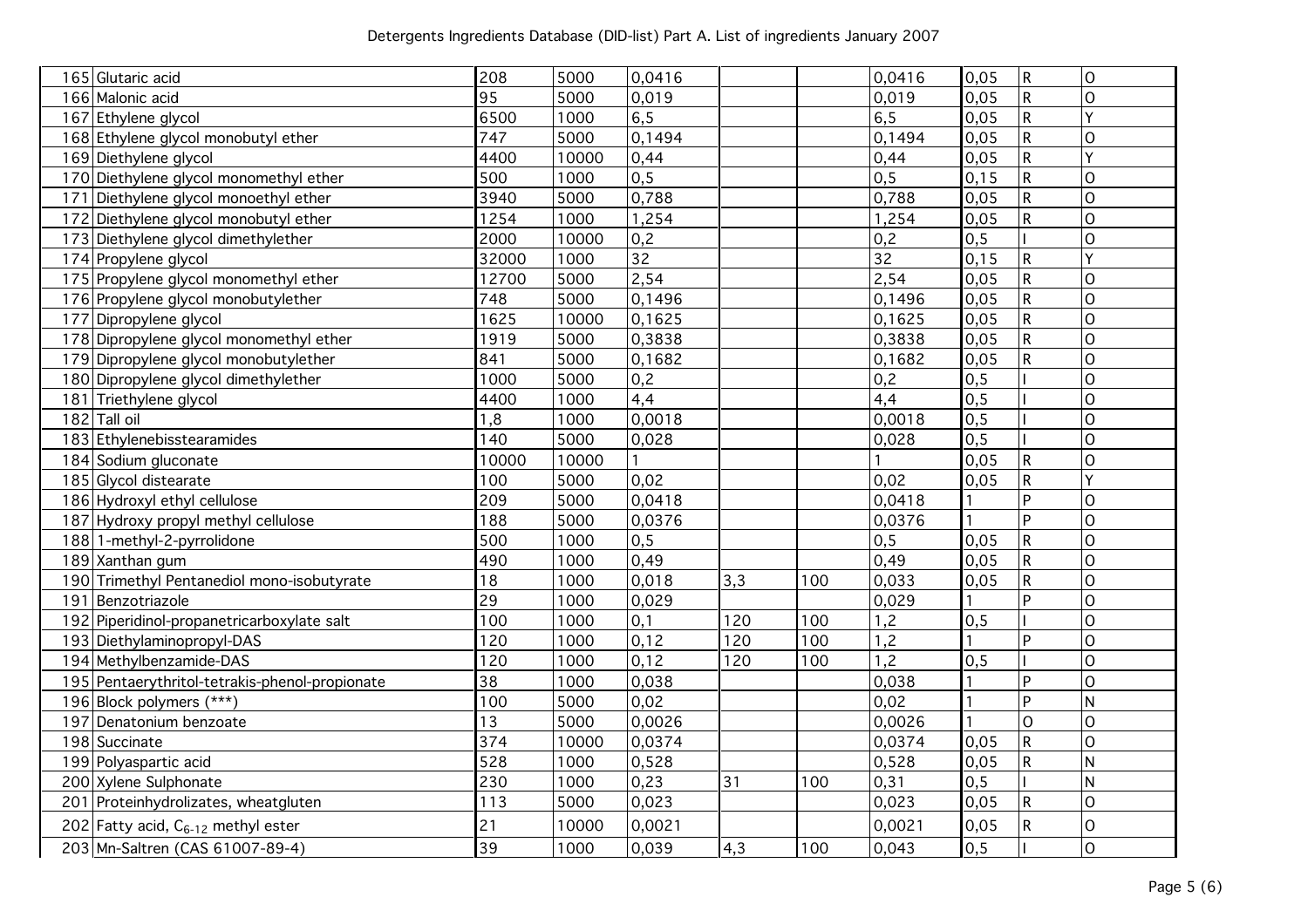Detergents Ingredients Database (DID-list) Part A. List of ingredients January 2007

| 204<br>i methylglycine diacetat<br>71-200°<br>um<br>ັ∟⊽<br>uuu | ט ש | .001<br>י טטע | v. | $ -$<br>. | JΣ | $\sim$ $\sim$<br>⌒<br>◡.◡◡ | - -<br>$\sim$<br>v.v |  |
|----------------------------------------------------------------|-----|---------------|----|-----------|----|----------------------------|----------------------|--|
|                                                                |     |               |    |           |    |                            |                      |  |

Insoluble inorganic Inorganic ingredient with very low, or no ability to dissolve in water.

(\*) If no acceptable chronic toxicity data was found, these columns are empty. In that case TF(chronic) is defined as equal to TF(acute)

(\*\*) As a general rule licence applicants must use the data on the list. Perfumes and dyes are exceptions. If toxicity data is submitted by

the licence applicant the submitted data shall be used to calculate the TF and determine the degradability. If not, the values on the list shall be used.

(\*\*\*) The applicants data on aerobic degradability of DID no. 196 Block polymers will be accepted after presentation of test-report.

(#) Due to a lack of toxicity results the TF has been calculated as an average of the values of C 12/14 Alkyl sulphate (AS) and C 16/18 Alkyl sulphate (AS).

(§) 5-Chloro-2-Methyl-4-isothiazolin-3-one and 2-Methyl-4-isothiazolin-3-one in mixture 3:1

## List of abbreviations:

| SF(acute)<br>TF(acute)<br>SF(chronic)<br>TF(chronic)<br>DF | Safety factor for acute toxicity.<br>Toxicity factor based on acute toxicity on aquatic organisms.<br>Safety factor for chronic toxicity.<br>Toxicity factor based on chronic toxicity on aquatic organisms.<br>Degradation factor |
|------------------------------------------------------------|------------------------------------------------------------------------------------------------------------------------------------------------------------------------------------------------------------------------------------|
| Aerobic degradation:                                       |                                                                                                                                                                                                                                    |
| R                                                          | Readily biodegradable according to OECD guidelines.                                                                                                                                                                                |
|                                                            | Inherently biodegradable according to OECD guidelines.                                                                                                                                                                             |
| P                                                          | Persistent. The ingredient has failed the test for inherent biodegradability.                                                                                                                                                      |
| $\Omega$                                                   | The ingredient has not been tested.                                                                                                                                                                                                |
| <b>NA</b>                                                  | Not applicable                                                                                                                                                                                                                     |
| Anaerobic degradation:                                     |                                                                                                                                                                                                                                    |

|     | Biodegradable under anaerobic conditions.     |
|-----|-----------------------------------------------|
| - N | Not biodegradable under anaerobic conditions. |
| - 0 | The ingredient has not been tested.           |
| NA  | Not applicable                                |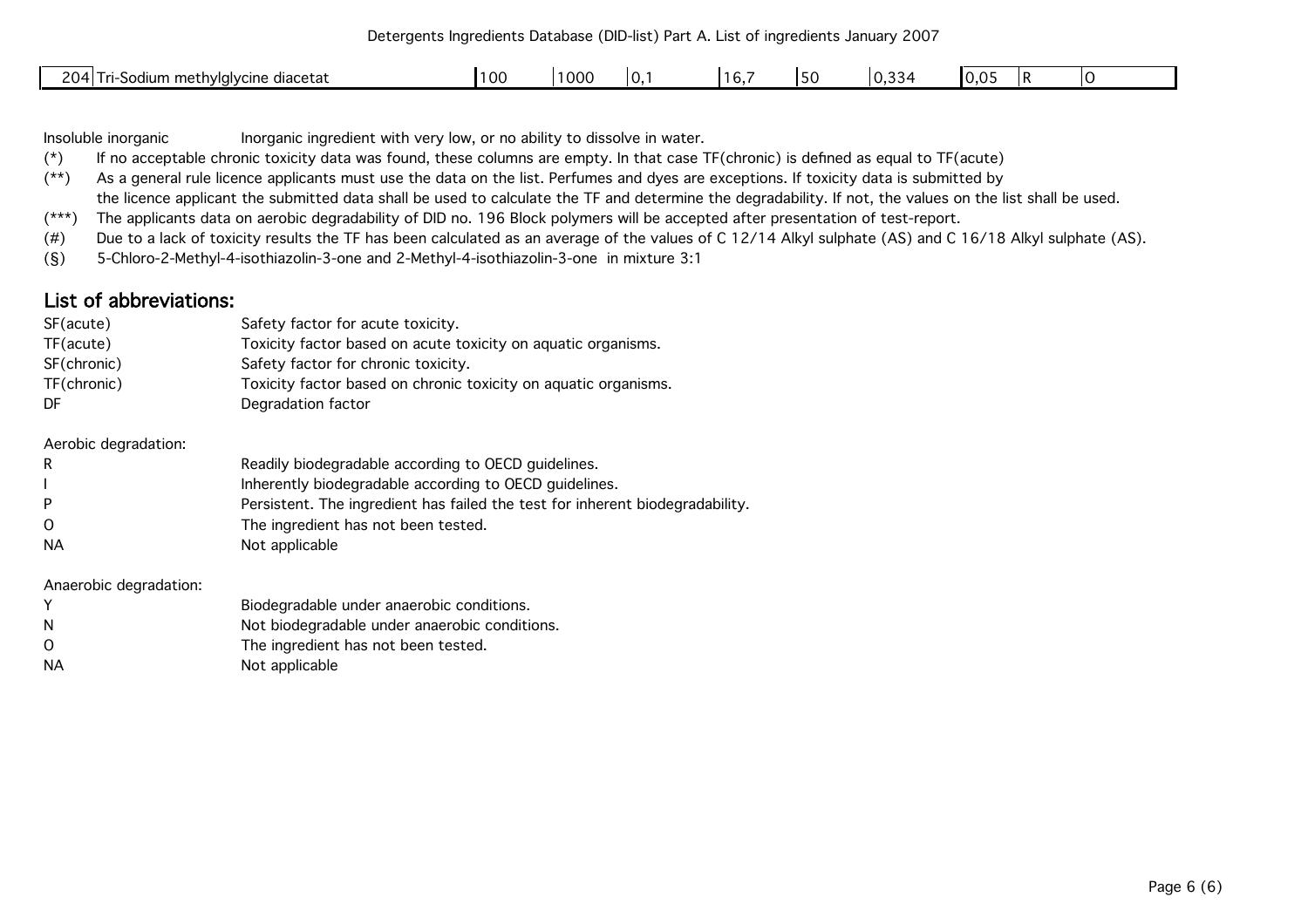## **Detergents Ingredients Database**

#### **Version January 2007**

## **Part B.**

## **Critical Dilution Volume**

The Critical Dilution Volume is calculated according to the following equation:

## CDV=  $1000 * \Sigma$ dosage(i)\*DF(i)/TF(i)

Dosage(i)=Dosage of ingredient i, expressed in g/wash, or in some cases as  $g/100$  g product.

DF(i)= Degradation Factor for ingredient i.

TF(i)= Toxicity Factor for ingredient i.

#### **PROCEDURE FOR ESTABLISHING PARAMETER VALUES FOR INGREDIENTS NOT ON THE** DID**-LIST**

As a general rule the listed parameter values must be used for all ingredients on the DID-list. An exception is made for perfumes and dyes, where additional test results are accepted (see footnote in Part A).

#### **The following approach applies for ingredients that are not listed on the DID-list.**

## **Aquatic toxicity**

In the European Eco-label scheme, the CDV is calculated based on the chronic toxicity and chronic safety factors. If no chronic test results are available, the acute toxicity and safety factor must be used.

#### The chronic toxicity factor (TF<sub>chronic</sub>)

- Calculate the Median value within each trophic level (fish, crustaceans or algae) using validated test results for chronic toxicity. If several test results are available for one species within a trophic level, a median for the species shall be calculated first, and these median values shall be used when calculating the median value for the trophic level .

- The Chronic toxicity factor (TF<sub>chronic</sub>) is the lowest median of the trophic levels calculated.

- The TF<sub>chronic</sub> shall be used when calculating the critical dilution volume criterion.

#### The acute toxicity factor (TF<sub>acute</sub>)

- Calculate the Median value within each trophic level (fish, crustaceans or algae) using validated test results for acute toxicity. If several test results are available for one species within a trophic level, a median for the species shall be calculated first, and these median values shall be used when calculating the median value for the trophic level .

- The Acute toxicity factor  $(TF<sub>acute</sub>)$  is the lowest median of the trophic levels.

- The TF<sub>acute</sub> shall be used when calculating the critical dilution volume criterion.

## **Safety Factor:**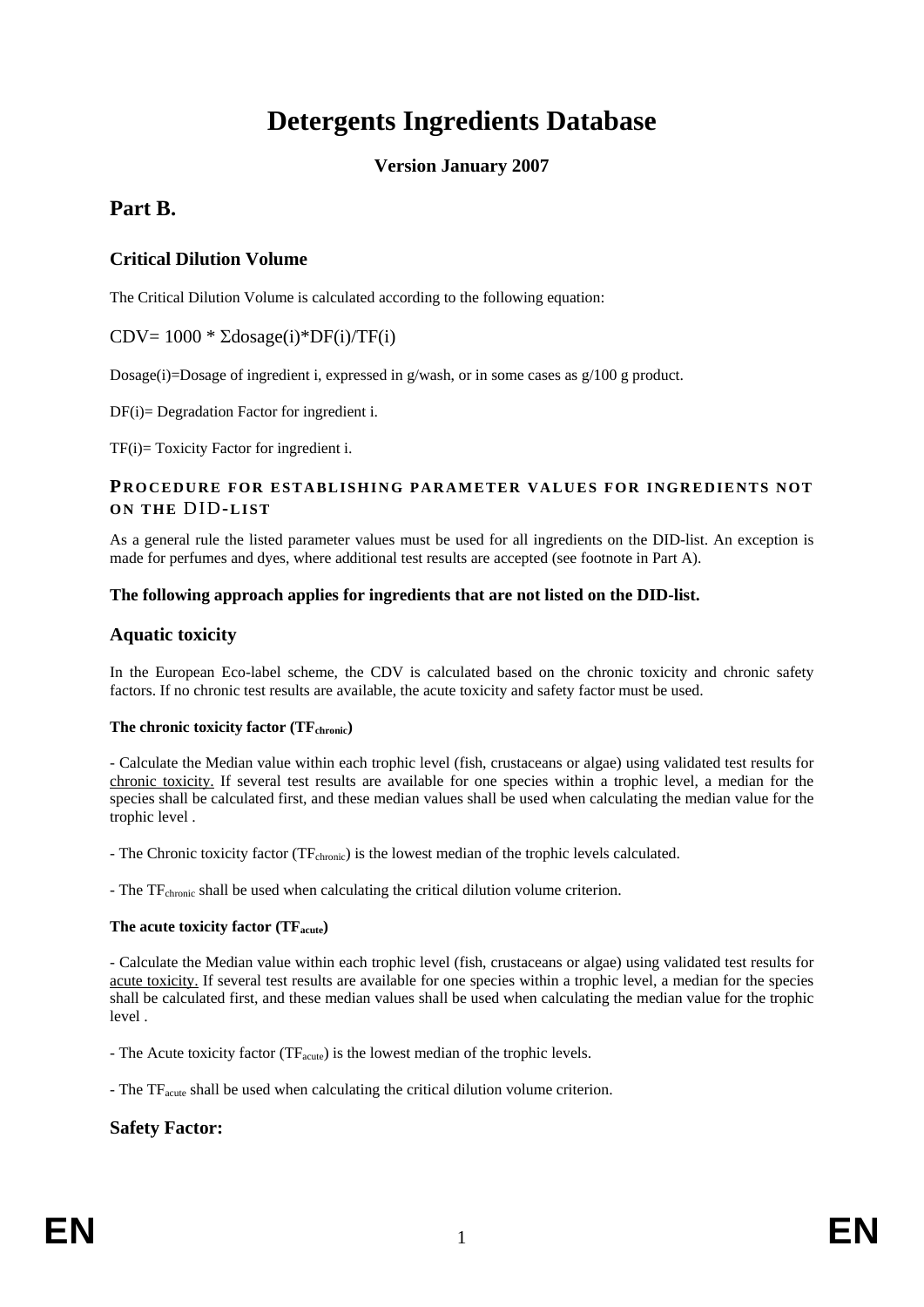The Safety Factor (SF) is depending on how many trophic levels are tested, and whether chronic test results are available or not. SF is determined as follows:

| Data                                                                                                                   | <b>Safety factor (SF)</b> | <b>Toxicity factor (TF)</b> |
|------------------------------------------------------------------------------------------------------------------------|---------------------------|-----------------------------|
| 1 short-term $L(E)C50$                                                                                                 | 10000                     | Toxicity/10000              |
| 2 short-term $L(E)C50$ from species representing two trophic<br>levels (fish and/or crustaceans and/or algae)          | 5000                      | Toxicity/5000               |
| At least 1 short-term $L(E)C50$ from each of three trophic<br>levels of the base-set1                                  | 1000                      | Toxicity/1000               |
| One long-term NOEC (fish or crustaceans)                                                                               | 100                       | Toxicity/100                |
| Two long-term NOEC from species representing two trophic<br>levels (fish and/or crustaceans and/or algae)              | 50                        | Toxicity/50                 |
| Long-term NOEC from at least three species (normally fish,<br>crustaceans and algae) representing three trophic levels | 10                        | Toxicity/10                 |

– The base set for testing the toxicity of substances towards aquatic organisms consists of acute tests with fish, daphnia and algae.

## **Degradation Factors**

The Degradation Factor is defined as follows:

Table 1. Degradation factor (DF):

|                            | DF   |
|----------------------------|------|
| Readily biodegradable (*)  | 0,05 |
| Readily biodegradable (**) | 0,15 |
| Inherently biodegradable   | 0,5  |
| Persistent                 |      |

 (\*) All surfactants or other ingredients consisting of a series of homologues and fulfilling the final degradation requirement of the test, shall be included in this class regardless of fulfilment of the 10-day window criterion.

(\*\*) 10-day window criterion not fulfilled.

For inorganic ingredients the DF is set according to observed degradation rate. If the ingredient degrade within 5 days: DF=0,05, within 15 days: DF=0,15 or within 50 days: DF=0,5.

## **Anaerobic biodegradability**

The ingredient must be classified into one of the following classes of compounds:

| Category                                                                      | Label |
|-------------------------------------------------------------------------------|-------|
| Anaerobically not biodegradable, i.e. tested and found not biodegradable.     | N     |
| Anaerobically biodegradable i.e. tested and found biodegradable or not tested |       |